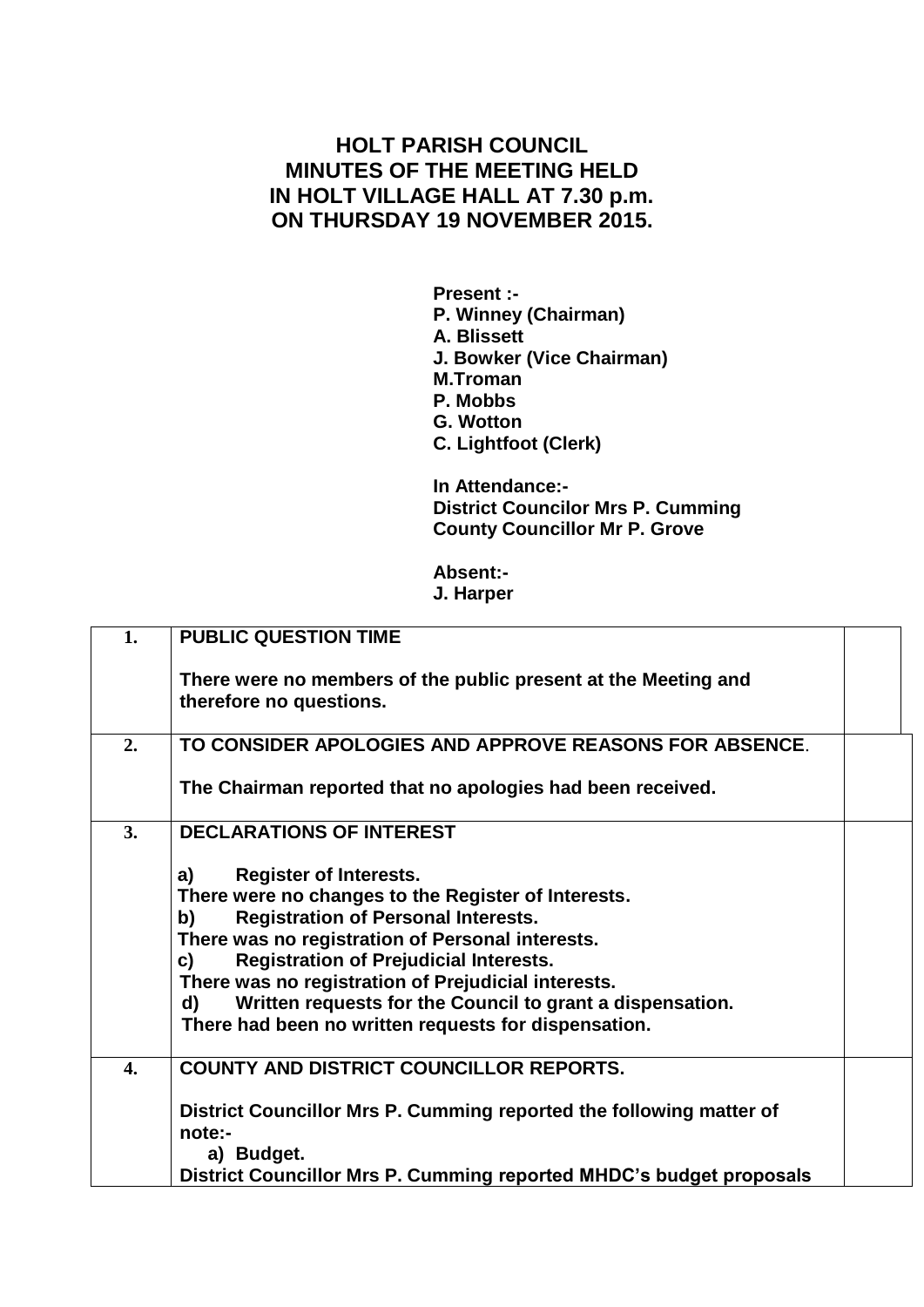|    | for 2016/17.<br>b) Playing pitch strategy.<br>District Councillor Mrs P. Cumming reported on Sport England's playing<br>pitch strategy. As part of this process The Chantry have made an<br>application for a 3G pitch at Martley.<br>c) Restructure of MHDC.<br>Further savings will be made by merging the legal services of MHDC and<br><b>Wychaven District Councils.</b><br>County Councillor Mr P. Grove had reported the following matters of<br>note:-<br>a) Budget.<br>County Councillor Mr P. Grove gave a summary of WCC's budget<br>proposals for 2016/17. Savings are currently on track and it is likely<br>Council Tax will be increased by 2% next year.<br>b) Devolution of Worcestershire County Council.<br>This is currently being discussed at WCC and would result in more<br>money and power coming from central government to be spread<br>between the 6 Districts and other services in Worcestershire.<br>c) 15/0016/CM Proposed materials recycling facility. Church Farm<br>Quarry.<br>County Councillor Mr P. Grove reported that this application was<br>unanimously rejected by WCC. However, it is likely that the applicant<br>will appeal and they have 6 months to do so. The Chairman reported<br>that he would be attending the Tarmac Liaison Meeting at the beginning<br>of December when the restoration of the site would be discussed. |                                     |
|----|----------------------------------------------------------------------------------------------------------------------------------------------------------------------------------------------------------------------------------------------------------------------------------------------------------------------------------------------------------------------------------------------------------------------------------------------------------------------------------------------------------------------------------------------------------------------------------------------------------------------------------------------------------------------------------------------------------------------------------------------------------------------------------------------------------------------------------------------------------------------------------------------------------------------------------------------------------------------------------------------------------------------------------------------------------------------------------------------------------------------------------------------------------------------------------------------------------------------------------------------------------------------------------------------------------------------------------------------------------------------------------|-------------------------------------|
| 5. | TO APPROVE THE MINUTES OF THE MEETING OF HOLT PARISH<br><b>COUNCIL HELD ON 15 OCTOBER 2015.</b><br>The minutes of the Meeting of Holt Parish Council held on 15 October<br>2015 were discussed and approved by Parish Council. The Clerk<br>reported she had had problems printing out the minutes and would<br>provide a copy for the Chairman to sign.                                                                                                                                                                                                                                                                                                                                                                                                                                                                                                                                                                                                                                                                                                                                                                                                                                                                                                                                                                                                                         | <b>CL</b>                           |
| 6. | <b>PROGRESS REPORTS</b><br>a) Defibrillator scheme - BT telephone kiosk - status report.<br>The Clerk reported that the contract and payment for the Telephone<br>Kiosk and had been submitted. The Clerk agreed to investigate the<br>insurance position in relation to the telephone kiosk.<br>b) Wildflower scheme - update on project.<br>Parish Councillor Mrs G. Wotton explained the proposed location for the<br>wildflower patch close to the post office. Parish Councillor Mrs G.<br>Wotton agreed to contact County Highways to find out the procedures<br>for planting the verge.<br>c) Parish Noticeboard – review of options for purchase of new                                                                                                                                                                                                                                                                                                                                                                                                                                                                                                                                                                                                                                                                                                                  | <b>CL</b><br><b>GW</b><br><b>CL</b> |
|    | noticeboard.<br>The Chairman showed Parish Council a mock up of the new noticeboard.<br>The cost would be £2000.00 plus VAT. He suggested Parish Council                                                                                                                                                                                                                                                                                                                                                                                                                                                                                                                                                                                                                                                                                                                                                                                                                                                                                                                                                                                                                                                                                                                                                                                                                         | <b>ALL</b>                          |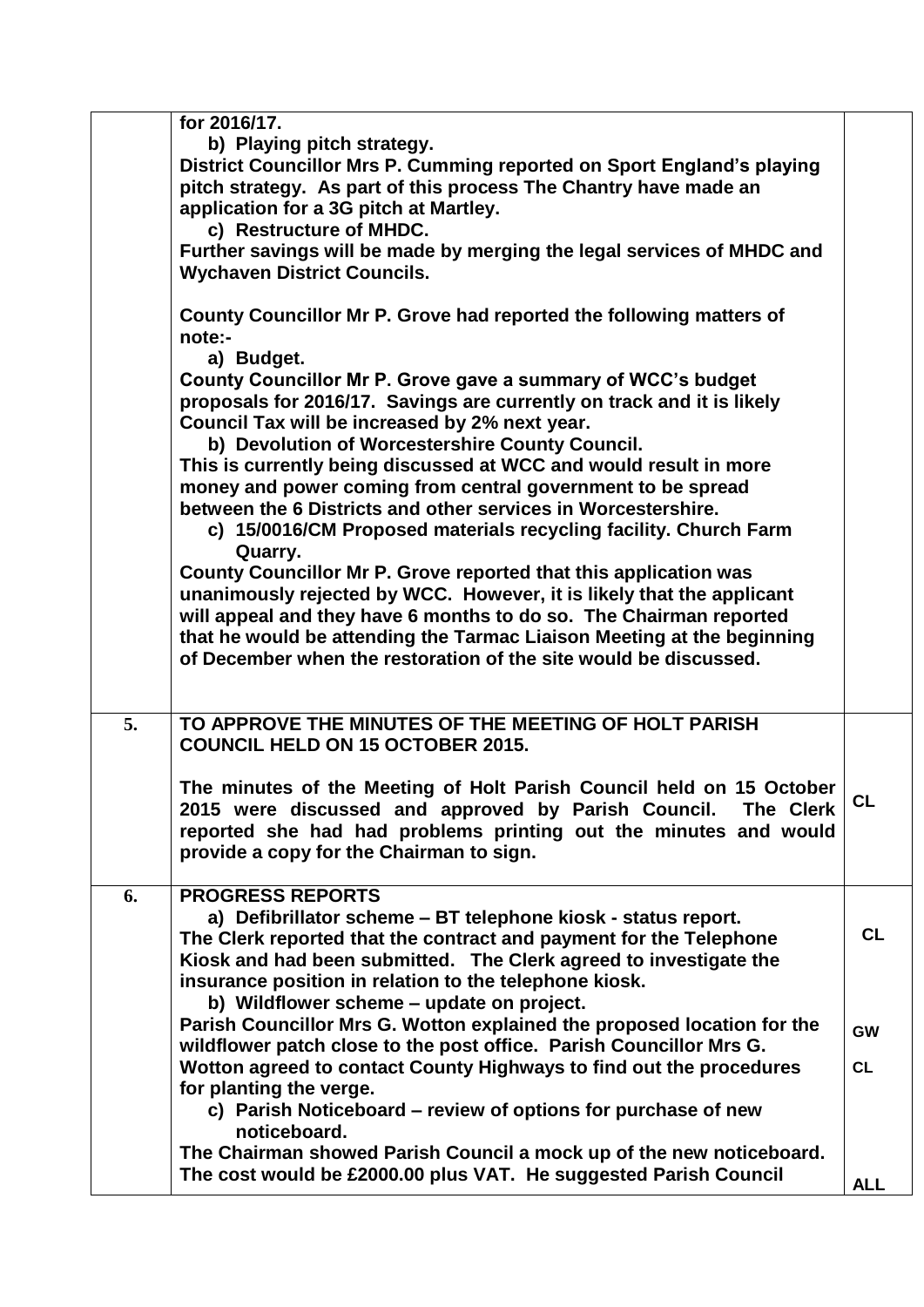|    | ordered the noticeboard in the New Year as it would take 6 weeks to         |    |
|----|-----------------------------------------------------------------------------|----|
|    | deliver and then it could be installed when the weather improved. This      |    |
|    | was agreed by Parish Council. The Clerk reported she had contacted          |    |
|    | WCC footpaths department and they had agreed to remove the Parish           |    |
|    | Paths Noticeboard currently outside the Village Hall.                       |    |
|    | d) Village Hall Fence - progress report.                                    |    |
|    | The Clerk reported she had written to the Village Hall Committee to         |    |
|    | express their concerns about the state of the fence.                        |    |
|    | e) Holt Parish Website – discussion on the future of Holt Parish            |    |
|    | Website.                                                                    |    |
|    | Parish Councillor Mr A. Blissett reported on the status of the Parish       |    |
|    | website he is in the process of building. The Clerk agreed to contact       | CL |
|    | Upper Bridge Enterprises to make enquiries in relation to the ownership     |    |
|    | of the domain name www.holtworcester.com.                                   |    |
|    |                                                                             |    |
|    |                                                                             |    |
| 7. | <b>PLANNING</b><br>a) Applications Pending.                                 |    |
|    | 15/00811/OUT Outline application for 24 dwellings, Field off School Lane    |    |
|    | (Recommend Refusal)                                                         |    |
|    | The Clerk reported that the letter recommending refusal had been            | CL |
|    | submitted. The reasons for refusal were that the application lies outside   |    |
|    | the village boundary, the mix of housing including apartments is            |    |
|    | inappropriate for a rural location and the current road infrastructure is   |    |
|    | insufficient to support a development at this location. District Councillor |    |
|    |                                                                             |    |
|    | Mrs P. Cumming suggested that the Clerk write to County Highways to         |    |
|    | highlight Parish Council's concerns. The Clerk agreed to action this.       |    |
|    | b) Approvals/Refusals.                                                      |    |
|    | 15/0016/CM Proposed materials recycling facility, Church Farm Quarry.       |    |
|    | (Refused)                                                                   |    |
|    | This application was discussed under Agenda item 4b. County Councillor      |    |
|    | report.                                                                     |    |
|    | 14/01285/HOU Proposed 2 storey extension, 2 Woodbury Park, Holt Heath       |    |
|    | (Refused).                                                                  |    |
|    | The Clerk reported that this application had been refused.                  |    |
|    | 15/01276/CCD Application to vary details of conditions, Hazeldene, Witley   |    |
|    | Road.                                                                       |    |
|    | c) Other Planning issues.                                                   |    |
|    | There were no issues to discuss.                                            |    |
| 8. | <b>FINANCE</b>                                                              |    |
|    | a) To note the current bank balances.                                       |    |
|    | It was confirmed that the Deposit Account stood at £7,012.29p and the       |    |
|    | Current Account stood at £1,790.05p. The Clerk reported that the second     |    |
|    | half of the precept had been received. The Clerk confirmed that these       |    |
|    | balances were before the issuance of the cheques listed below.              |    |
|    | b) To consider payments made in accordance with the attached                |    |
|    | schedule.                                                                   |    |
|    | The following cheques were approved retrospectively by Parish Council:-     |    |
|    | MHDC (Cheque No. 1034) £26.49 (Election fees), Grimley Parish Council       |    |
|    | (Cheque No. 1035) £550.00 (Planning Consultant Fees), Mrs M. Whitmore       |    |